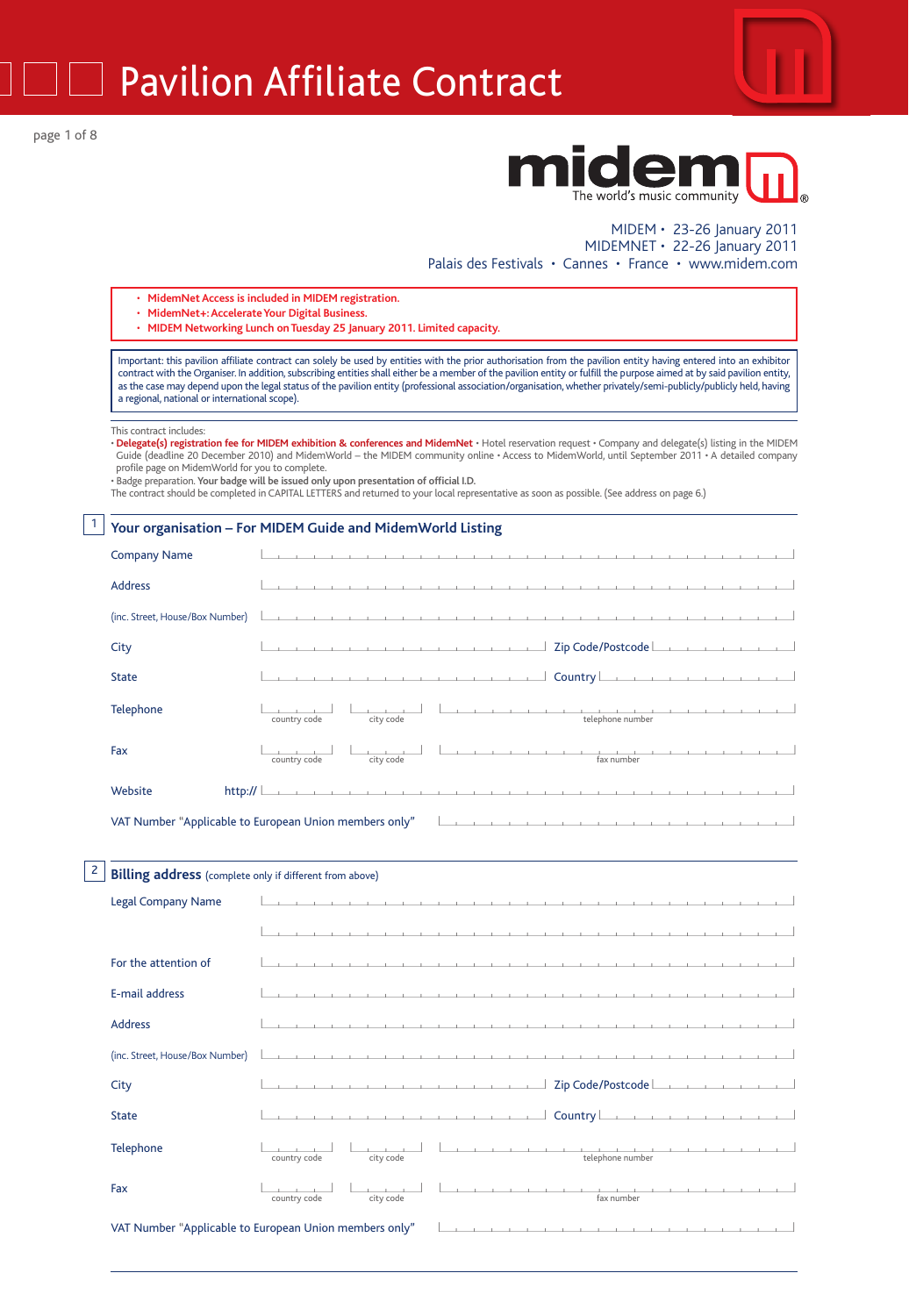|                                                                     |                          |                                                    |                                                                                                                                                          |        | <b>Michael Music community</b>              |
|---------------------------------------------------------------------|--------------------------|----------------------------------------------------|----------------------------------------------------------------------------------------------------------------------------------------------------------|--------|---------------------------------------------|
| <b>Contact Point</b>                                                |                          |                                                    |                                                                                                                                                          |        |                                             |
| What is the name of the pavilion you will be sharing? $\Box$        |                          |                                                    | the contract of the contract of the contract of the contract of the contract of the contract of the contract of                                          |        |                                             |
| Country                                                             |                          |                                                    |                                                                                                                                                          |        |                                             |
|                                                                     |                          |                                                    |                                                                                                                                                          |        |                                             |
|                                                                     |                          |                                                    |                                                                                                                                                          |        |                                             |
|                                                                     |                          |                                                    |                                                                                                                                                          |        |                                             |
| <b>MIDEM Guide and MidemWorld Listing</b>                           |                          |                                                    |                                                                                                                                                          |        |                                             |
| Give details of your Company's Activities. Tick appropriate box(es) |                          |                                                    | Your Primary Activity. From the list below, please indicate wich N° corresponds to your company's primary activity (one N° only)                         |        |                                             |
|                                                                     |                          |                                                    |                                                                                                                                                          |        |                                             |
| <b>RECORD</b>                                                       | <b>BUSINESS SERVICES</b> |                                                    | <b>DIGITAL &amp; MOBILE</b>                                                                                                                              |        | <b>MUSIC &amp; IMAGES</b>                   |
| Record Company / Label<br>-1                                        | 12                       | Law Firm                                           | 24<br>App. Developers                                                                                                                                    |        | <b>TV Programme Buyer</b><br>36             |
| Production<br>$\overline{c}$                                        | 13                       | <b>Consulting Agency</b>                           | Aggregators<br>25                                                                                                                                        |        | DVD, Film & TV Programme Production<br>37   |
| Licensing<br>3                                                      | 14                       | <b>PR Agency</b>                                   | <b>Digital Distributors</b><br>26                                                                                                                        |        | Soundtrack Production & Music Library<br>38 |
| <b>Recording Studio</b><br>$\overline{4}$                           | 15                       | Finance/Banker/VC                                  | Online B2C Services & e-Commerce<br>27                                                                                                                   |        | <b>Music Supervisor</b><br>39               |
|                                                                     | 16                       | Merchandising                                      | 28<br>Online B2B Services & Solutions                                                                                                                    |        | <b>Video Game Production</b><br> 40         |
| <b>PUBLISHING</b>                                                   |                          |                                                    | <b>Social Media</b><br>29                                                                                                                                |        |                                             |
| <b>Music Publisher</b><br>5                                         |                          | <b>ARTIST MANAGEMENT</b>                           | 30<br><b>End Devices</b>                                                                                                                                 |        | <b>LIVE</b>                                 |
| <b>DISTRIBUTION / RETAIL &amp; PRESSING</b>                         | 17                       | <b>Managers</b>                                    | Network Operators / ISP<br>31                                                                                                                            |        | 41<br>Venue                                 |
| <b>CD/DVD Replication &amp; Packaging</b><br>6                      | 18<br>Agents             |                                                    |                                                                                                                                                          |        | Festival<br>42                              |
| Wholesaler                                                          | <b>ARTIST</b>            |                                                    | <b>MEDIA</b>                                                                                                                                             |        | 43<br>Promoter                              |
| Importer<br>8                                                       | 19                       | <b>Performing Artist</b>                           | Print<br>32                                                                                                                                              |        | <b>Booking Agency</b><br>44                 |
| Exporter<br>9                                                       | 20                       | Author/Composer                                    | Online (blogs)<br>33                                                                                                                                     |        | Live Services (Light, Sound & Stage)<br>45  |
| 10<br>Retailer/Record Shop                                          |                          |                                                    | 34 Radio                                                                                                                                                 |        | <b>BRANDS &amp; ADVERTISING</b>             |
| Distributor<br>11                                                   | <b>ORGANISATION</b>      |                                                    | 35<br> T                                                                                                                                                 |        | <b>Brands</b><br>46                         |
|                                                                     | 21                       | <b>Collecting &amp; Copyright Societies</b>        |                                                                                                                                                          |        | <b>Advertising Agencies</b><br>47           |
|                                                                     | 22                       | Other Trade body<br>(Associations, Export Offices) |                                                                                                                                                          |        |                                             |
|                                                                     | 23                       | <b>Colleges / Universities</b>                     |                                                                                                                                                          |        |                                             |
|                                                                     |                          |                                                    |                                                                                                                                                          |        |                                             |
|                                                                     |                          |                                                    |                                                                                                                                                          |        |                                             |
| Give details of your Musical Genre. Tick appropriate box(es)        |                          |                                                    | Your Primary Musical Genre. If applicable, please indicate from the list below wich N° corresponds to your company's primary musical genre (one N° only) |        |                                             |
| Classical<br>$\mathbf{1}$                                           | Electronic               | Kids<br>$\overline{7}$                             | 10 <sup>1</sup><br>Pop<br>13                                                                                                                             | Reggae | World<br>16                                 |
| Country/Folk<br>$\overline{2}$                                      | <b>Hard Rock</b><br>5    | Latin<br>8                                         | Rhythm & Blues<br>11<br>14                                                                                                                               | Rock   | Soundtracks<br>17                           |
| 3<br>Dance                                                          | Jazz/Blues<br>6          | 9<br>New Age                                       | Rap/Hip Hop/Urban<br>15<br>12                                                                                                                            |        | <b>Traditional/Ethnic</b>                   |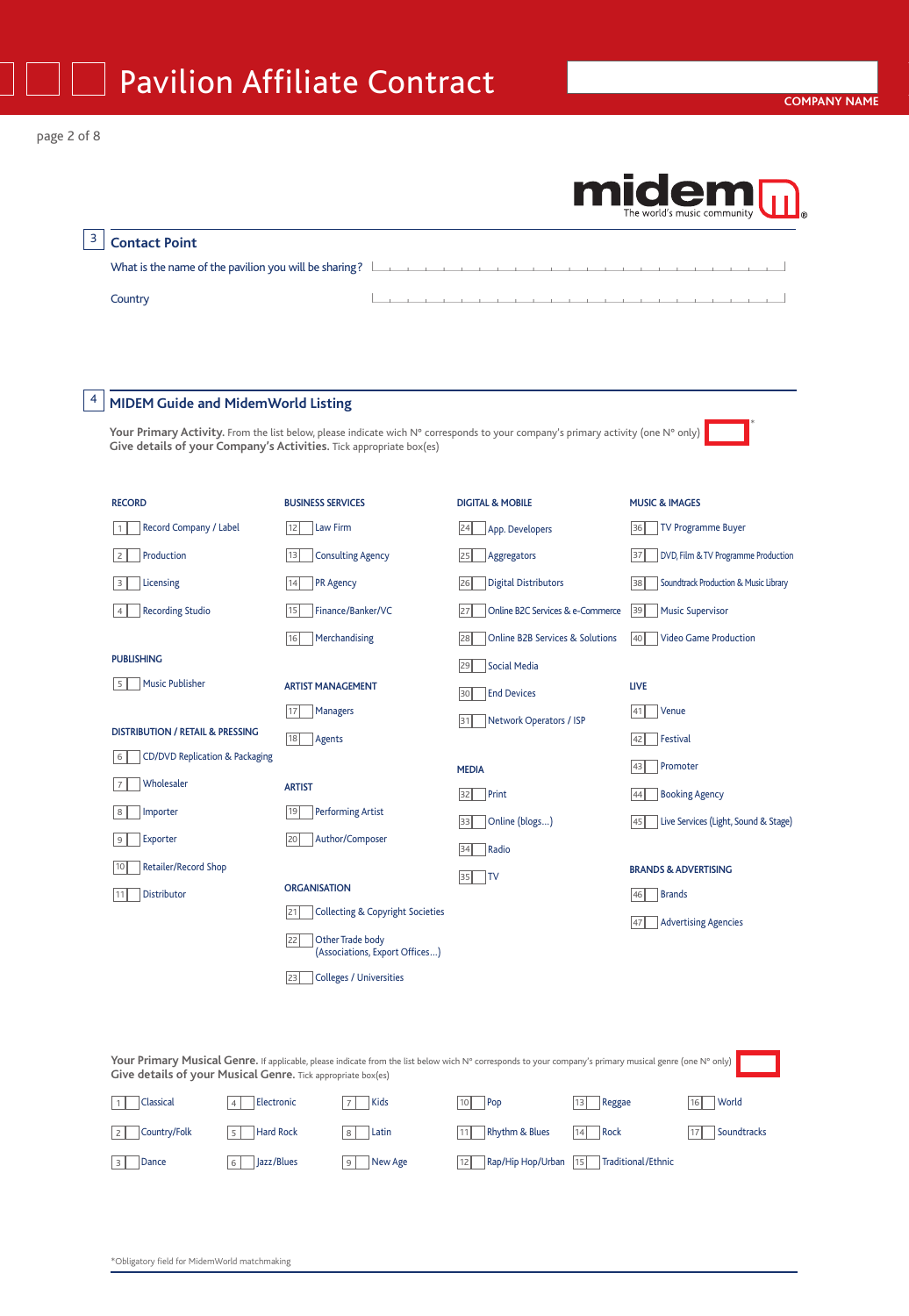



<sup>5</sup> **List of Participants for MIDEM Guide & MidemWorld Listing**

MidemWorld is the **online network of MIDEM 2011 participants**. It allows you to:

- **search** for companies, participants and products presented at MIDEM 2011
- **contact** and be contacted by other participants, either directly or using an internal email service
- automatically **receive contact** recommendations matching your interests
- **showcase** your services & catalogues, notably by uploading music files, photos and company/product information

**Access is individual and will be sent to you at the individual email address you give below.**

#### **HOTEL BOOKINGS & MIDEMWORLD ACCESS**

Once your registration for MIDEM 2011 is confirmed, each participant listed on this contract will receive instructions **by email** on how access MidemWorld. Please ensure that an email address is provided for each participant – without an email address, they will not receive key login information for the MidemWorld online community.

#### **Accommodation Contact**

Please indicate the contact in charge of accommodation for your company if you wish to benefit from our hotel department services. This person may not be a MIDEM attendee.

Your REED MIDEM Accommodation Contact: hotel.midem@reedmidem.com

|         | $1000 +$ |  |
|---------|----------|--|
| Email@: | -        |  |

| Participant 1:                                                                                                                                                                                                                                                    | Mr | Mrs | Ms                                                                                                                                                                                                                                                                                                                                                                                                                                                                                                                                                                                    |
|-------------------------------------------------------------------------------------------------------------------------------------------------------------------------------------------------------------------------------------------------------------------|----|-----|---------------------------------------------------------------------------------------------------------------------------------------------------------------------------------------------------------------------------------------------------------------------------------------------------------------------------------------------------------------------------------------------------------------------------------------------------------------------------------------------------------------------------------------------------------------------------------------|
| <b>SURNAME</b>                                                                                                                                                                                                                                                    |    |     |                                                                                                                                                                                                                                                                                                                                                                                                                                                                                                                                                                                       |
| <b>First Name</b>                                                                                                                                                                                                                                                 |    |     |                                                                                                                                                                                                                                                                                                                                                                                                                                                                                                                                                                                       |
| Job Title                                                                                                                                                                                                                                                         |    |     |                                                                                                                                                                                                                                                                                                                                                                                                                                                                                                                                                                                       |
| Email                                                                                                                                                                                                                                                             |    |     | .                                                                                                                                                                                                                                                                                                                                                                                                                                                                                                                                                                                     |
| INDIVIDUAL EMAIL ADDRESS IS REQUIRED*.<br>Do not show my personal email address in MidemWorld<br>*Information not listed in the Guide<br><b>MIDEMNET+</b><br>See participation fee on page 5.<br>Will attend MIDEMNET+<br>(Sunday, 23 - Tuesday, 25 January 2011) |    |     | Buyer $\Box$<br>Seller<br>Are you a<br>IF YOUR PRIMARY BUSINESS FUNCTIONS are in one of the following areas,<br>please tick (one box only):<br>Record<br>$\Box$ Brands / Advertising $\Box$ Live<br>Finance<br>□ Music & Images (SYNC) □ Artist<br>$\Box$ Digital / Mobile<br>Legal<br>Management<br>$\Box$ Physical Distribution $\Box$ Publishing<br>Yes<br>Accommodation<br><b>No</b><br>Please refer to the hotel booking Instructions document and complete following sections if<br>you require a hotel. (N.B. HOTEL CHOICE IS SUBJECT TO AVAILABILITY AND IS NOT CONTRACTUAL.) |
| <b>MIDEM NETWORKING LUNCH</b><br>See participation fee on page 5.<br>Will attend MIDEM Networking lunch<br>(Tuesday 25 January 2011)                                                                                                                              |    |     | Hotel preference 2<br>$ 1 \t1 \t0 \t1 \t1 \t2 \t0 \t1 \t1$<br><b>Arrival Date</b><br>$\Box$ $[0,1]$ $[2,0,1,1]$<br><b>Departure Date</b><br>$\Box$ Single $\Box$ Double $\Box$ Twin $\Box$ Suite<br>Room<br>Do you intend to rent a car during MIDEM?<br>Yes<br>N٥                                                                                                                                                                                                                                                                                                                    |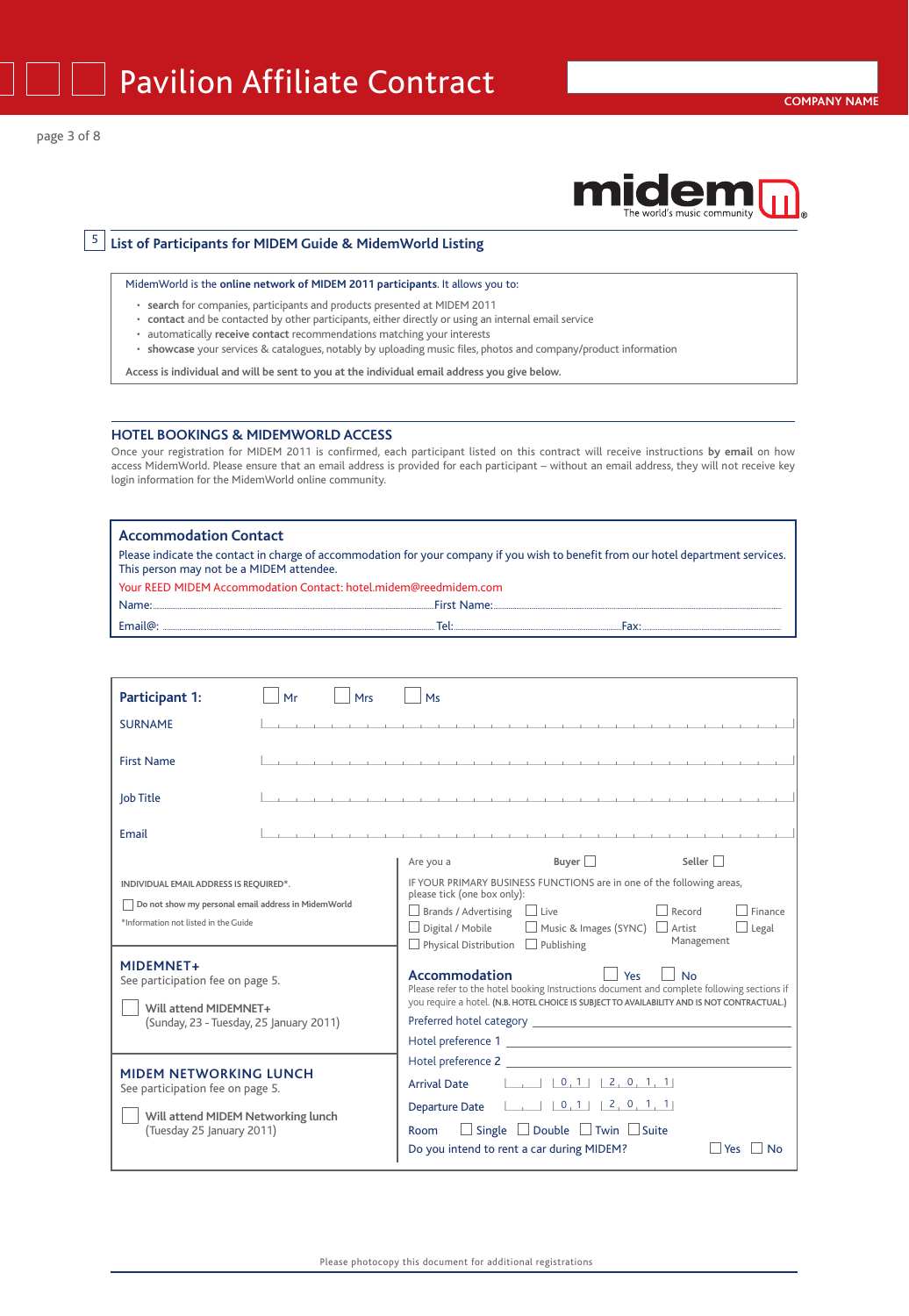page 4 of 8

## m The world's music community

| <b>Participant 2:</b>                               | Mrs<br>Mr | M <sub>S</sub>                                                                                                                                                                                                                       |
|-----------------------------------------------------|-----------|--------------------------------------------------------------------------------------------------------------------------------------------------------------------------------------------------------------------------------------|
| <b>SURNAME</b>                                      |           | the control of the control of the control of                                                                                                                                                                                         |
|                                                     |           |                                                                                                                                                                                                                                      |
| <b>First Name</b>                                   |           |                                                                                                                                                                                                                                      |
|                                                     |           |                                                                                                                                                                                                                                      |
| Job Title                                           |           |                                                                                                                                                                                                                                      |
| Email                                               |           | the contract of the contract of the contract of the contract of the contract of the contract of the                                                                                                                                  |
|                                                     |           | Seller $\Box$<br>Are you a Buyer $\Box$                                                                                                                                                                                              |
| INDIVIDUAL EMAIL ADDRESS IS REQUIRED*.              |           | IF YOUR PRIMARY BUSINESS FUNCTIONS are in one of the following areas,                                                                                                                                                                |
| Do not show my personal email address in MidemWorld |           | please tick (one box only):                                                                                                                                                                                                          |
| *Information not listed in the Guide                |           | $\Box$ Finance<br>$\Box$ Brands / Advertising $\Box$ Live<br>$\Box$ Record                                                                                                                                                           |
|                                                     |           | $\Box$ Digital / Mobile $\Box$ Music & Images (SYNC) $\Box$ Artist<br>$\Box$ Legal<br>Management<br>$\Box$ Physical Distribution $\Box$ Publishing                                                                                   |
| <b>MIDEMNET+</b>                                    |           |                                                                                                                                                                                                                                      |
| See participation fee on page 5.                    |           | <b>Accommodation</b><br>Yes<br>No<br>Please refer to the hotel booking Instructions document and complete following sections if                                                                                                      |
| Will attend MIDEMNET+                               |           | you require a hotel. (N.B. HOTEL CHOICE IS SUBJECT TO AVAILABILITY AND IS NOT CONTRACTUAL.)                                                                                                                                          |
| (Sunday, 23 - Tuesday, 25 January 2011)             |           | Preferred hotel category <b>Exercía and Serverse and Serverse and Serverse and Serverse and Serverse and Serverse and Serverse and Serverse and Serverse and Serverse and Serverse and Serverse and Serverse and Serverse and Se</b> |
|                                                     |           | Hotel preference 1 and 200 million and 200 million and 200 million and 200 million and 200 million and 200 million                                                                                                                   |
| <b>MIDEM NETWORKING LUNCH</b>                       |           | Hotel preference 2                                                                                                                                                                                                                   |
| See participation fee on page 5.                    |           | <b>Arrival Date</b>                                                                                                                                                                                                                  |
| Will attend MIDEM Networking lunch                  |           | $\begin{bmatrix} 0 & 1 & 2 & 0 & 1 & 1 \end{bmatrix}$<br><b>Departure Date</b>                                                                                                                                                       |
| (Tuesday 25 January 2011)                           |           | $\Box$ Single $\Box$ Double $\Box$ Twin $\Box$ Suite<br>Room                                                                                                                                                                         |
|                                                     |           | $ $ Yes $ $ No<br>Do you intend to rent a car during MIDEM?                                                                                                                                                                          |
|                                                     |           |                                                                                                                                                                                                                                      |
| <b>Participant 3:</b>                               | Mrs<br>Mr | Ms                                                                                                                                                                                                                                   |
| <b>SURNAME</b>                                      |           |                                                                                                                                                                                                                                      |
|                                                     |           |                                                                                                                                                                                                                                      |
| <b>First Name</b>                                   |           | and a series of the contract of the contract of the contract of the contract of the contract of                                                                                                                                      |
| Job Title                                           |           |                                                                                                                                                                                                                                      |
|                                                     |           |                                                                                                                                                                                                                                      |
| Email                                               |           | the contract of the contract of                                                                                                                                                                                                      |
|                                                     |           | Are you a Buyer $\square$<br>$\Box$<br>Seller $\Box$                                                                                                                                                                                 |
| INDIVIDUAL EMAIL ADDRESS IS REQUIRED*.              |           | IF YOUR PRIMARY BUSINESS FUNCTIONS are in one of the following areas,                                                                                                                                                                |
| Do not show my personal email address in MidemWorld |           | please tick (one box only):                                                                                                                                                                                                          |
| *Information not listed in the Guide                |           | $\Box$ Live<br>$\Box$ Record<br>$\Box$ Finance<br>$\Box$ Brands / Advertising                                                                                                                                                        |
|                                                     |           | Music & Images (SYNC)<br>Digital / Mobile<br>Artist<br>$\Box$ Legal<br>Management<br>Physical Distribution $\Box$ Publishing                                                                                                         |
| <b>MIDEMNET+</b>                                    |           |                                                                                                                                                                                                                                      |
| See participation fee on page 5.                    |           | <b>Accommodation</b><br>Yes<br><b>No</b><br>Please refer to the hotel booking Instructions document and complete following sections if                                                                                               |
| Will attend MIDEMNET+                               |           | you require a hotel. (N.B. HOTEL CHOICE IS SUBJECT TO AVAILABILITY AND IS NOT CONTRACTUAL.)                                                                                                                                          |
| (Sunday, 23 - Tuesday, 25 January 2011)             |           |                                                                                                                                                                                                                                      |
|                                                     |           |                                                                                                                                                                                                                                      |
| <b>MIDEM NETWORKING LUNCH</b>                       |           | Hotel preference 2                                                                                                                                                                                                                   |
| See participation fee on page 5.                    |           | $\begin{bmatrix} 0 & 1 \\ 2 & 0 & 1 \end{bmatrix}$<br><b>Arrival Date</b>                                                                                                                                                            |
|                                                     |           | Departure Date $\Box$ 0.1 2.0.1 1                                                                                                                                                                                                    |

**Will attend MIDEM Networking lunch** (Tuesday 25 January 2011)

Room  $\Box$  Single  $\Box$  Double  $\Box$  Twin  $\Box$  Suite

Do you intend to rent a car during MIDEM?  $\Box$  Yes  $\Box$  No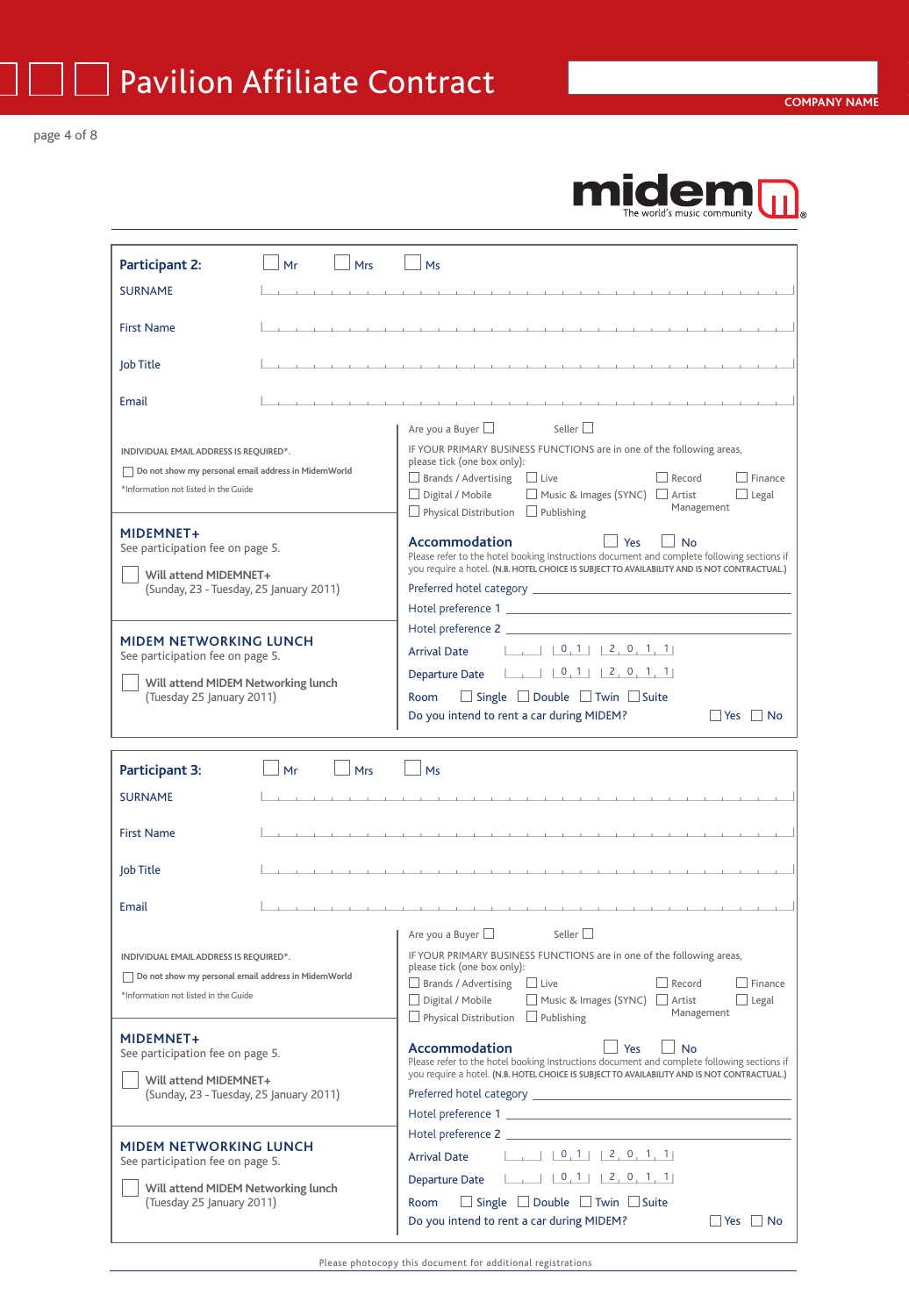| 6  | <b>MIDEM REGISTRATION including MidemNet</b>         |                          |                                                                                                                                                                                                                                                                                                                                                                                                                                                                                                                                                                                                                                                                                                                                                                                                                                                                                                                                                                                                                                                                                                                                                                                                                                                                                                                                                                             |                                 |                                                   |  |  |  |
|----|------------------------------------------------------|--------------------------|-----------------------------------------------------------------------------------------------------------------------------------------------------------------------------------------------------------------------------------------------------------------------------------------------------------------------------------------------------------------------------------------------------------------------------------------------------------------------------------------------------------------------------------------------------------------------------------------------------------------------------------------------------------------------------------------------------------------------------------------------------------------------------------------------------------------------------------------------------------------------------------------------------------------------------------------------------------------------------------------------------------------------------------------------------------------------------------------------------------------------------------------------------------------------------------------------------------------------------------------------------------------------------------------------------------------------------------------------------------------------------|---------------------------------|---------------------------------------------------|--|--|--|
|    | <b>Registration Fee</b>                              | <b>Net price</b><br>€395 | Price inc. 19.6% of tax per person<br>€472.42                                                                                                                                                                                                                                                                                                                                                                                                                                                                                                                                                                                                                                                                                                                                                                                                                                                                                                                                                                                                                                                                                                                                                                                                                                                                                                                               | N° of participants              | <b>TOTAL inc. of Tax</b><br>€∣                    |  |  |  |
| 7  | <b>NEW! MIDEMNET+ REGISTRATION</b>                   |                          |                                                                                                                                                                                                                                                                                                                                                                                                                                                                                                                                                                                                                                                                                                                                                                                                                                                                                                                                                                                                                                                                                                                                                                                                                                                                                                                                                                             |                                 |                                                   |  |  |  |
|    |                                                      |                          | Exclusive access to customized matchmaking & networking solution for digital companies.<br>MidemNet+ is only accessible to MIDEM/MidemNet participants, according to availability.                                                                                                                                                                                                                                                                                                                                                                                                                                                                                                                                                                                                                                                                                                                                                                                                                                                                                                                                                                                                                                                                                                                                                                                          |                                 |                                                   |  |  |  |
|    | <b>Access to MidemNet+</b>                           | <b>Net price</b><br>€200 | Price inc. 19.6% of tax per person<br>€239.20                                                                                                                                                                                                                                                                                                                                                                                                                                                                                                                                                                                                                                                                                                                                                                                                                                                                                                                                                                                                                                                                                                                                                                                                                                                                                                                               | N° of participants              | <b>TOTAL inc. of tax</b><br>and the company<br>€⊥ |  |  |  |
| 8  | <b>MIDEM NETWORKING LUNCH REGISTRATION</b>           |                          |                                                                                                                                                                                                                                                                                                                                                                                                                                                                                                                                                                                                                                                                                                                                                                                                                                                                                                                                                                                                                                                                                                                                                                                                                                                                                                                                                                             |                                 |                                                   |  |  |  |
|    |                                                      |                          | MIDEM Networking Lunch is only accessible to MIDEM/MidemNet participants.                                                                                                                                                                                                                                                                                                                                                                                                                                                                                                                                                                                                                                                                                                                                                                                                                                                                                                                                                                                                                                                                                                                                                                                                                                                                                                   |                                 |                                                   |  |  |  |
|    |                                                      | Net price                | Price inc. 19.6% of tax per person                                                                                                                                                                                                                                                                                                                                                                                                                                                                                                                                                                                                                                                                                                                                                                                                                                                                                                                                                                                                                                                                                                                                                                                                                                                                                                                                          | N° of participants              | <b>TOTAL</b> inc. of tax                          |  |  |  |
|    | <b>Access to MIDEM</b><br>Networking lunch           | €50                      | €59.80                                                                                                                                                                                                                                                                                                                                                                                                                                                                                                                                                                                                                                                                                                                                                                                                                                                                                                                                                                                                                                                                                                                                                                                                                                                                                                                                                                      |                                 | $\epsilon$                                        |  |  |  |
| 9  |                                                      |                          | PLEASE INSERT THE TOTAL AMOUNT OF THE BALANCE DUE INCLUDING VAT HERE.                                                                                                                                                                                                                                                                                                                                                                                                                                                                                                                                                                                                                                                                                                                                                                                                                                                                                                                                                                                                                                                                                                                                                                                                                                                                                                       |                                 |                                                   |  |  |  |
|    |                                                      |                          | REGISTRATION FEE - TOTAL 6 + 7 + 8 inclusive of tax $\epsilon$  <br>Attention: From 21 January 2011, any changes and/new registrations will be invoiced at € 1,423.24 (incl. 19.6% VAT).<br>The VAT on MIDEM Registration is obligatory for all customers. Instructions for sales tax recuperation will be sent with your invoice.                                                                                                                                                                                                                                                                                                                                                                                                                                                                                                                                                                                                                                                                                                                                                                                                                                                                                                                                                                                                                                          |                                 |                                                   |  |  |  |
|    |                                                      |                          | The participant will be authorised to register only full time employees of the contracting company. Supporting documents may be required<br>to this effect with the signature of the participant's legal reprensentative. Only the names of individuals registered by the participant, and<br>for whom a registration application has been received by the Organiser before or on 20 December 2010, will be allowed to appear in the<br>exhibition Guide. In any case where the participant is found to have registered any person not complying with this condition, the participant<br>will be required to pay a membership fee of €1,090 (+19.6 % VAT) for each of those concerned. Failure to comply will render the participant<br>liable for the penalties specified in Article 11, clause 2 of the Rules related to MIDEM, which are printed hereafter.<br>The participant can only register as a pavilion affiliate if it is duly affiliated to the entity registered with MIDEM as pavilion exhibitor and if<br>the former is registered on the stand of the latter. Justificatory documents may be required. Failure to comply will make the participant<br>subject to the sanctions set forth in Article 11 of the Rules related to MIDEM, which are printed hereafter.                                                                                          |                                 |                                                   |  |  |  |
| 11 |                                                      |                          | <b>MAXIMISE YOUR PARTICIPATION AND VISIBILITY on MIDEM website</b><br>Choose to highlight your company on MidemWorld, the online network for MIDEM/MidemNet participants: Draw attention to your com-                                                                                                                                                                                                                                                                                                                                                                                                                                                                                                                                                                                                                                                                                                                                                                                                                                                                                                                                                                                                                                                                                                                                                                       |                                 |                                                   |  |  |  |
|    |                                                      |                          | pany profiles in the list of results: participants, company, catalogue, services and logo and see who visited your profile.                                                                                                                                                                                                                                                                                                                                                                                                                                                                                                                                                                                                                                                                                                                                                                                                                                                                                                                                                                                                                                                                                                                                                                                                                                                 |                                 |                                                   |  |  |  |
|    | Maximise your visibility<br>on MIDEM website         | Net price<br>€190        | Price inc. 19.6% of tax<br>€227.24                                                                                                                                                                                                                                                                                                                                                                                                                                                                                                                                                                                                                                                                                                                                                                                                                                                                                                                                                                                                                                                                                                                                                                                                                                                                                                                                          | N° of product<br>1 <sub>1</sub> |                                                   |  |  |  |
| 12 | <b>TOTAL PAYMENT</b>                                 |                          |                                                                                                                                                                                                                                                                                                                                                                                                                                                                                                                                                                                                                                                                                                                                                                                                                                                                                                                                                                                                                                                                                                                                                                                                                                                                                                                                                                             |                                 |                                                   |  |  |  |
|    |                                                      |                          | <b>TOTAL DUE FOR PARTICIPATION</b> 9 inclusive of tax $\epsilon$<br>VISIBILITY ON MIDEM website $ 11 $ inclusive of tax $\epsilon$                                                                                                                                                                                                                                                                                                                                                                                                                                                                                                                                                                                                                                                                                                                                                                                                                                                                                                                                                                                                                                                                                                                                                                                                                                          |                                 |                                                   |  |  |  |
|    |                                                      |                          |                                                                                                                                                                                                                                                                                                                                                                                                                                                                                                                                                                                                                                                                                                                                                                                                                                                                                                                                                                                                                                                                                                                                                                                                                                                                                                                                                                             | <b>BALANCE DUE €</b> L          |                                                   |  |  |  |
|    | of the company has to be specified on the contract). |                          | The VAT on participation (item 9) is obligatory for all customers. Instructions for sales tax recuperation will be sent with your invoice. VAT on advertising<br>(item 11) is obligatory fot all French customers and UE customers without the European Tax Number. (For all other EU companies, the European Tax Number                                                                                                                                                                                                                                                                                                                                                                                                                                                                                                                                                                                                                                                                                                                                                                                                                                                                                                                                                                                                                                                    |                                 | TOTAL inc. of tax                                 |  |  |  |
|    | <sup>13</sup> Terms of Payment                       |                          | This participation contract must in all cases be accompanied by payment. As stated in Article 2 of the Rules related to MIDEM, in the<br>absence of the corresponding payment, the signatory company shall still owe the sum indicated.<br>Additionally, no hotel request can be dealt with, nor guide or MidemWorld listing processed until full payment is received.                                                                                                                                                                                                                                                                                                                                                                                                                                                                                                                                                                                                                                                                                                                                                                                                                                                                                                                                                                                                      |                                 |                                                   |  |  |  |
| 14 | <b>DECLARATION OF AGREEMENT</b>                      |                          | The undersigned acknowledges that he/she has read the Rules related to MIDEM, an extract of which is printed hereafter, and undertakes<br>to comply with these Rules. He/she confirms that he/she has duly informed the appropriate employees of his/her company that their<br>personal data is processed by computer and that he/she has informed them of the terms of Article 10 of the Rules and of their rights<br>in connection therein. In particular, he/she acknowledges and accepts that personal data are accessible to participants or their partners<br>that may be located in states that may not provide a sufficient level of protection equivalent to the European Union Directives related<br>to the processing of personal data. Furthermore, in view of the professional nature of the market, he/she undertakes on his/her honour<br>not to engage in any act of counterfeiting or piracy. Therefore, he/she hereby guarantees Reed MIDEM against any action based on Reed<br>MIDEM's use of said data as permitted by Article 10 of the Rules. Finally, the undersigned represents and warrants that he/she is duly<br>authorised by his/her company to bind it by the Rules hereof and agrees that he/she is personally bound and liable pursuant to the<br>Rules hereof in the event such authority to bind his/her company does not actually exist. |                                 |                                                   |  |  |  |
|    |                                                      |                          |                                                                                                                                                                                                                                                                                                                                                                                                                                                                                                                                                                                                                                                                                                                                                                                                                                                                                                                                                                                                                                                                                                                                                                                                                                                                                                                                                                             |                                 |                                                   |  |  |  |

**Stamp (COMPULSORY)** 

## **THIS CONTRACT IS FINAL AND BINDING**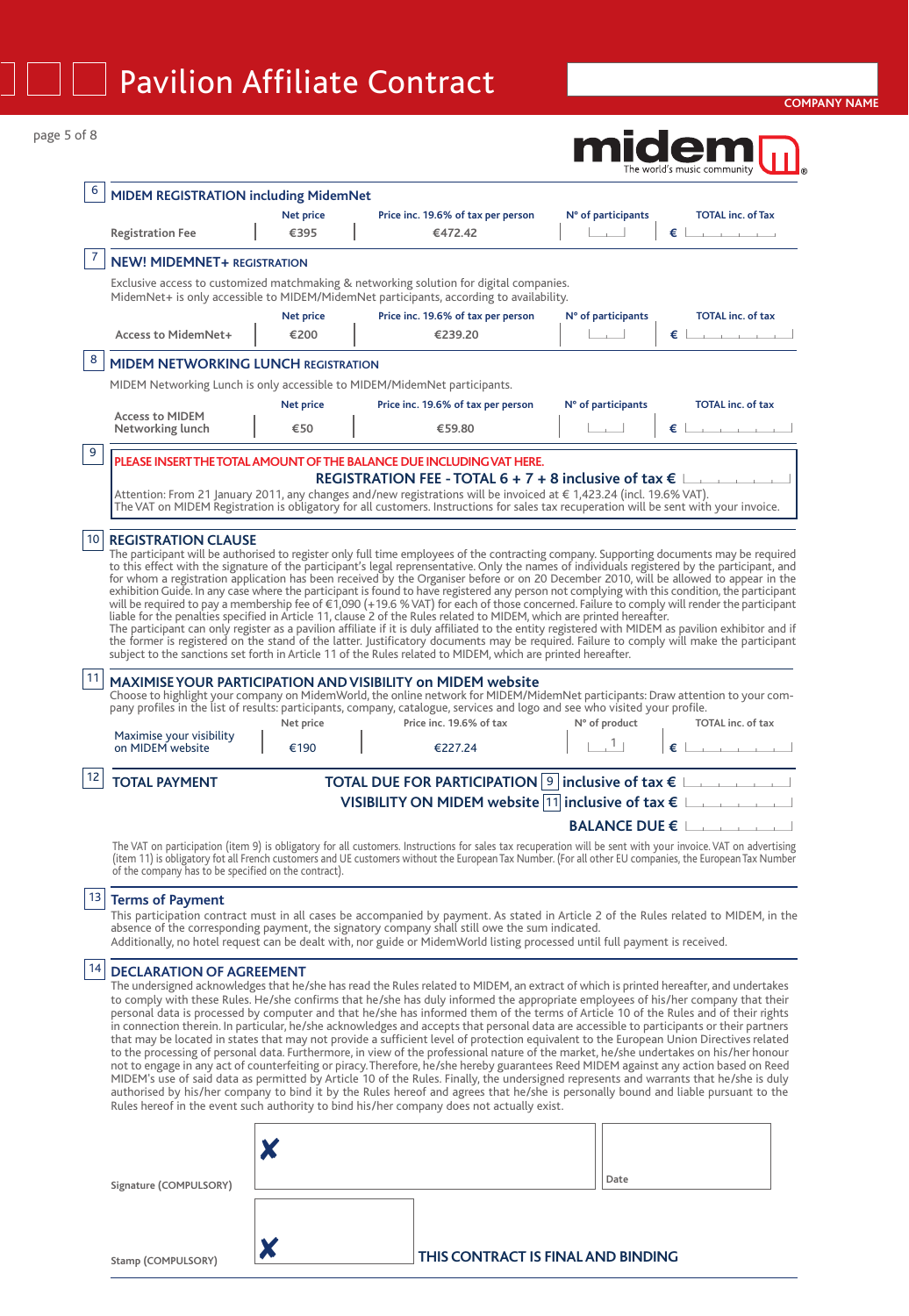## 15 **Ways to pay**

#### **PLEASE INSERT THETOTAL AMOUNT OFTHE BALANCE DUE INCLUDING VAT HERE.**

Please find the accepted options for payment below.

| PLEASE ENTER THE BALANCE TO PAY $\epsilon$ |  |
|--------------------------------------------|--|

I'm paying by Bank Order to: **IMPORTANT: Clients wishing to make bank transfers who deal with our UK and US offices should consult them for exact Bank details. Bank Name** | Bank Code | Agency Code | Account Number | Control CIC 30066 10947 00010005001 79 Swift Code IBAN FR76 3006 6109 4700 0100 0500 179 CMCIFRPPXXX

 $\Box$  I'm paying by Euros draft or cheque.

Please make cheques payable to: **Reed MIDEM**

 **UK OFFICE CLIENTS ONLY:** I'm paying by UK cheque amended to Euros. Please make cheques payable to: **Reed MIDEM** ATTENTION: This option is not acceptable less than 4 weeks prior to the event.

**For security reasons, contracts containing credit card details can only be sent by fax or by post, contracts containing credit card details cannot be accepted by email.**

| $\Box$ I'm paying by credit card. | $\Box$ VISA $\Box$ MASTERCARD $\Box$ AMEX |  |
|-----------------------------------|-------------------------------------------|--|
| Card number $\Box$                |                                           |  |

Name of card holder (as seen on card)  $\Box$ 



### **16 PLEASE RETURN THIS COMPLETED CONTRACT TO YOUR LOCAL OFFICE**

**Reed MIDEM Ltd. UK & Australia & New Zealand** Client administration Walmar House - 296 Regent Street London - W1B 3AB  $Tel: +44 (0)207 528 0086$ Fax: +44 (0)207 895 0949 javier.lopez@reedmidem.com

**Reed MIDEM North America USA & English speaking Canada, Latin America** Client administration 360 Park Avenue South - 9th Floor New York, NY 10010 Tel.: +1 212 284 5142 Fax: +1 212 284 5148 midemusa@reedmidem.com

**Reed MIDEM Paris Headquarter Europe (excluding the UK), French speaking Canada, Asia, Middle East, Africa** Client administration 11, rue du Colonel Pierre Avia - BP 572 75726 Paris Cedex 15 Tel.: +33 (0)1 41 90 48 10 Fax: +33 (0)1 41 90 49 20 registration.deptmidem@reedmidem.com

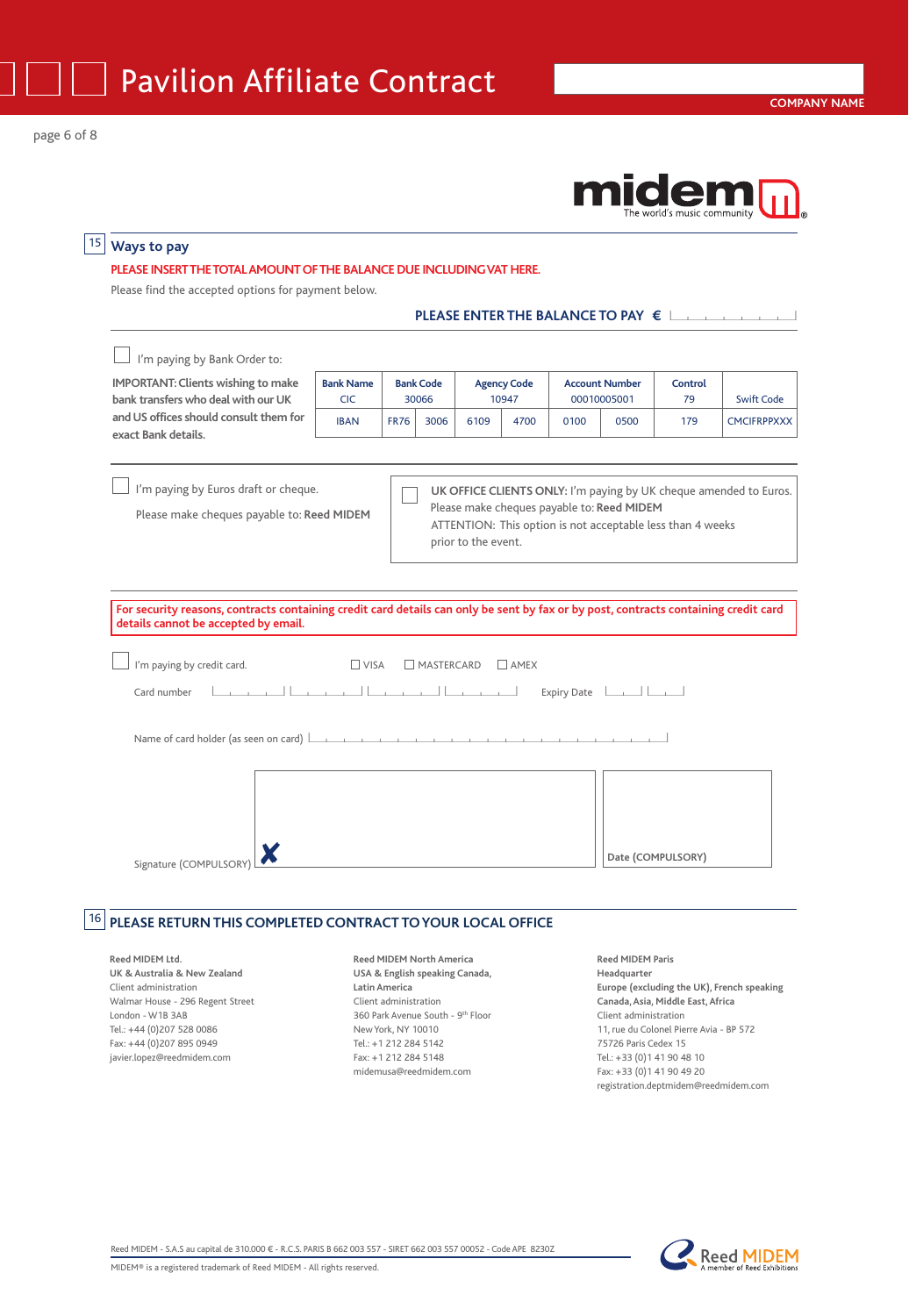# mide

#### **Rules - Extract (the complete version of the Rules applicable to this contract can be found on www.midem.com)** 17

#### **I - INTRODUCTION AND SPECIFIC PROVISIONS**

The purpose of MIDEM (hereafter the "Event") is to bring together professionals in the Music business, particularly, Publishers, Producers and Distributors of audio and video products and, more generally, any natural or legal person whose operations are directly related to the music field, provided these do not prejudice the organisation's activities in any way whatsoever. Reed MIDEM, a French simplified joint stock company (société par actions simplifiée) with capital of EUR 310,000, having its registered office at 9-13 rue du Colonel Pierre Avia, 75015 Paris, France, registered with the Paris Trade and Companies Registry under the number B 662 003 557, is the Organiser (the "Organiser") of this Event.

In view of the need to protect all the participants in MIDEM against piracy, each participant will expressly refrain from offering or proposing, in any form whatsoever, in particular by means of just catalogues and/or brochures, exploitation of products or rights in breach of the provisions of the CODE DE LA PROPRIÉTÉ INTELLECTUELLE [FRENCH INTELLECTUAL PROPERTY CODE]

governing copyright and similar rights. Furthermore, and to ensure that MIDEM is completely transparent, the participant undertakes to forward at the Organiser's first request all the catalogues and/or brochures or media relating to the products and rights he/she/it is offering or proposing.

Failure to comply with the undertakings so made by the participant will lead, automatically and without notice, to the following penalties against him/her/it:

- In the case of a breach of the provisions of the CODE DE LA PROPRIÉTÉ INTELLECTUELLE governing copyright and similar rights, which is duly established and constitutes a clear infringement – his/her/its immediate exclusion from MIDEM, and/or a ban on his/her/its participation in such for two full consecutive years, and without reimbursement of the amount of his/her/its participation or of any sum paid by him/her/it, which will remain vested in the Organiser.

- In the case of refusal to forward the above-mentioned documents or media, and in the case that such forwarding is deliberately incomplete – a ban on his/her/its participation in MIDEM for two full consecutive years; with the Organiser reserving the right to check anywhere within the confines of MIDEM that the participant concerned has indeed forwarded to it all the documents and media in question.

#### **II - GENERAL PROVISIONS**

The participant in the Event, whether as exhibitor, exhibitor's staff, participant, speaker, guest, etc. (the "Participant") formally undertakes to comply with these RULES and to comply in all respects with the applicable regulations in the scope of its participation to the Event. It undertakes furthermore to take note of and to accept without reservation the instructions laid down by the Management of the PALAIS DES FESTIVALS ET DES CONGRES DE CANNES, (hereinafter "Palais des Festivals") particularly as regards health and safety regulations, these latter documents being communicated to it, in particular, in the "Technical Manual" relating to the Event. Access to the premises is prohibited for children under the age of 16 years old. Access could be refused<br>or withdrawn to any person, who is not correctly and appropriately dressed,<br>and, more generally, whose dress or behaviour could interfere (insi des Festivals and its outskirts, as well as inside any exhibition area as determined by the Organiser) with the image of the Event, its serenity or decorum.

More generally, each Participant hereby guarantees that its offer of products and / or services does not contravene public order and the applicable regulations. Notably, each Participant acknowledges that it is strictly forbidden to exhibit products and/or services that are illicit or result from illicit activities and that it is also strictly forbidden to non authorised parties to propose products and/or services which result from regulated activities. In this respect, in case of infringement of the applicable regulations, Participants may face legal proceedings, without prejudice to any measures that the Organiser reserves to take in order to put an end to the trouble.

#### **1 - Organiser's obligations and rights**

The Organiser undertakes to ensure that the Event is properly conducted in CANNES (FRANCE) on the dates indicated in this contract, and every day from 9.30 am to 7.00 pm.

The dates may however be changed by the Organiser, in addition to an unforeseen circumstance or force majeure, without the participant being able to object to this or to claim any compensation, if it was in the interest itself of the Event, in view of its purpose and its international character, that such a change should take place, with the Organiser being responsible for notifying the Participant of such in writing as soon as possible in the light of the circumstances.

In the case of non-availability of the premises planned for running the Event in CANNES, FRANCE, for reasons outside the Organiser's control (such as administrative measures, unilateral decisions of the CANNES Town Hall ["Mairie"], etc.) or in the case of force majeure, the Organiser, after notifying the Participant of such and without the other conditions of its undertaking of participation being changed, in particular as regards the amount of such, may organise the said Event in another town or city or another country, if needed, that is able to accommodate such an Event of an international character, provided premises could be made available to it of the same standing and conditions of accommodation.

Failing this, the Organiser may cancel the Event outright after notifying the<br>Participant of such; in this case, the participation contract with or without<br>letting of stands will be terminated as of right. The sums still a the amount of the participations, after paying all the expenses incurred by the Organiser, will be divided among the Participants pro rata to the sums paid by<br>them, without them being able to bring any proceedings on any count and for<br>any reason whatsoever against the Organiser, which each Participant agrees to, this being an essential and determinant condition of its adhesion to this participation contract with or without letting of stand.

THE ORGANISER IS EXEMPT FROM ANY LIABILITY FOR ANY OR LOSS, DAMAGE, INJURY, COSTS AND EXPENSES GENERALLY (INCLUDING INTERFERENCE WITH POSSESSION OR QUIET ENJOYMENT AND ANY COMMERCIAL HARM OR LOSS) THAT MIGHT BE SUFFERED BY THE PARTICIPANTS FOR ANY REASON WHATSOEVER, AND IN PARTICULAR FOR DELAY IN OPENING, PREMATURE SHUTDOWN OF THE EVENT, CLOSURE OR DESTRUCTION OF STANDS, FIRE AND ANY ACCIDENT, ETC. The Organiser reserves the right to ban or to limit sales involving immediate delivery on the spot to the purchaser.

#### **2 - Participant's rights and obligations**

#### **2.1 - Registration of Participant's employees**

The Participant may accredit only its full-time salaried staff in a same country, it being specified that a supporting document may be required by the Organiser on the date of signature of the participation contract. In the case where the Participant has accredited a person who does not meet the aforesaid conditions, it will be obliged to pay a company registration fee as prescribed in the participation contract.

#### **2.2 – Participant's obligations**

This participation contract is final and irrevocable. In the case of withdrawal at any time whatsoever and for any reason whatsoever, except in the case of force majeure, the signatory to this participation contract will remain liable<br>for the full amount of its participation and for any invoice relating thereto; in<br>the case of force majeure, however, all payments it will have received by the Organiser will be returned to the Participant.

The amount of the participation must be paid in accordance with the terms specified in the paragraph "PAYMENT TERMS" of the participation contract; it being provided that the amount of such participation will be the subject of a billing for various expenses that are chargeable to the participant (telephone, technical services, etc.), which must be paid subject to the same abovementioned conditions. Such expenses will be invoiced at the end of the Event. As stated in article L. 441-6 of the French Commercial Code, in case of delay in payment, the Participant is liable of the penalties of delay, equivalent to 3 times the legal interest rate, as of the first day following the fixed date of payment, stated in the Participation contract and in the invoice. Such provision shall not be considered as a grant of delays in payment.

#### **5 - health and safety regulations - order and policing**

The Participant is obliged to take note of and to comply with the health and safety regulations measures laid down by the Public Authorities or by the management of the Palais des Festivals, or that may be adopted by the Organiser. (…)

The Participant is likewise obliged scrupulously to comply with the internal order measures inside the Event or any policing measures prescribed not only by the Organiser, but also by any competent authority. **6 - advertising - distribution of documents or items or objects of**

## **any kind**

#### **6.1 - advertising**

Any form of advertising other than that using the media made available to the participant by the Organiser, and for which the fees for insertion or display have been paid beforehand in accordance with the rates in force, is strictly forbidden. Any authorised advertorial-type advertising within the Event venue must carry the banner "PUBLICITÉ" [ADVERTISEMENT]. For example, the use of self-adhesive advertisements or advertising materials not specifically authorised by the Organiser is strictly forbidden. Furthermore, the distribution of prospectuses, brochures, leaflets or documents of any kind as a promotional item is strictly limited within the Event venue and is subject to the Organiser's prior permission.

The Organiser, in particular in its capacity as publisher of the various catalogues and daily newspapers specific to the Event and the person responsible for their publication, will have a right of control over all advertising wordings or announcements for the purposes of ensuring the proper conduct and unity of the Event and more generally the interests of all of the Participants. In this respect, it may inter alia remove any references that may attract directly or indirectly any participant outside the confines of the Event, such as a reference to a hotel or to any premises outside the said Event.

Furthermore, it is specified that the Organiser is the sole holder of the rights to publish and to distribute catalogues and daily newspapers. It may grant all or part of such rights. The information necessary for the drafting of the catalogues and daily newspapers is provided by the participant on his/her/its own responsibility. The Organiser will not be liable for omissions, errors of reproduction, composition, etc., that may occur. In the case that a Participant who/which has placed an order for advertising has not forwarded to the